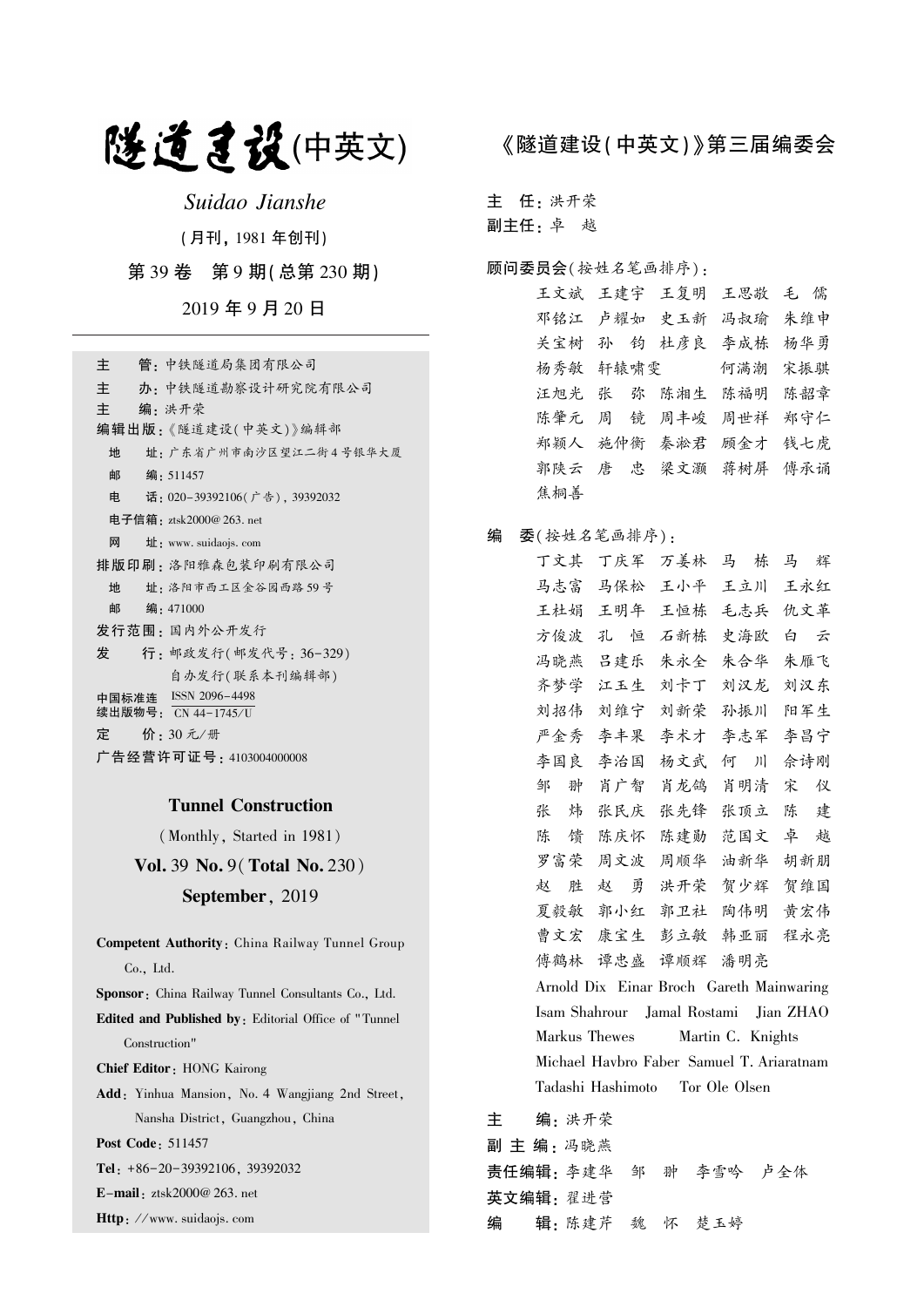## 《隧道建设 (中英文)》第四届理事会组成人员名单

名誉理事长: 梁文灏 (中国工程院院士)

理 事 长: 唐 忠(中铁隧道局集团有限公司总经理, 中国土木工程学会隧道及地下工程分会理事长)

副 理 事 长:洪开荣(中铁隧道局集团有限公司总工程师,中国土木工程学会隧道及地下工程分会秘书长) 严金秀 ( 中铁科学研究院有限公司副总经理, 国际隧道协会主席, 中国土木工程学会隧道及 地下工程分会副理事长)

#### 常务理事: (排名不分先后)

广州地铁设计研究院股份有限公司 上海市隧道工程轨道交通设计研究院 中国电建集团华东勘测设计研究院有限公司 中铁第六勘察设计院集团有限公司隧道设计分公司 中铁二局集团有限公司 上海隧道工程有限公司 中建南方投资有限公司 中铁六局集团有限公司交通工程分公司 中铁工程装备集团有限公司 中铁隧道股份有限公司 中铁隧道集团一处有限公司 中铁隧道集团二处有限公司 中铁隧道局集团路桥工程有限公司 盾构及掘进技术国家重点实验室 中铁工程服务有限公司

#### 理 事: (排名不分先后)

中铁二院工程集团有限责任公司 **AECOM** Asia Company Limited 中铁一局集团有限公司 中铁十六局集团有限公司 中国水利水电第七工程局有限公司 中国水利水电第十四工程局有限公司 常州金土木工程仪器有限公司 中铁十六局集团第五工程有限公司 中铁二十二局集团第五工程有限公司 中铁隧道集团三处有限公司 中铁隧道局集团建设有限公司 中铁隧道局集团有限公司市政工程公司

史海欧 (总工程师) 曹文宏(副院长兼总工程师) 闫自海(隧道工程室主任) 贺维国 (总工程师) 马 辉(科学技术部部长) 李 波(总经理) 肖龙鸽 (中国建筑基础设施部总工程师) 齐春杰 (副总经理兼总工程师) 赵 华(副总经理) 胡新朋 (副总经理兼总工程师) 易国良 (总经理) 李志军 (总工程师) 曹保利 (总工程师) 陈 馈(党工委书记兼常务副主任) 章龙管(副总经理兼总工程师)

喻 渝(副总工程师) 沈鹏搏(高级副总裁) 张金夫 (副总工程师) 马 栋 (总工程师) 向 建(总工程师) 和孙文 (总工程师) 杨志余(董事长) 朱卫东 (党委书记兼董事长) 邓启华 (副总经理兼总工程师) 覃正杨 (总经理) 莫智彪 (总工程师) 张 辉(总工程师)

秘 书 长: 卓 越(中铁隧道局集团有限公司副总工程师,中铁隧道勘察设计研究院院长)

副 秘 书 长: 李治国 (中铁隧道勘察设计研究院副院长兼总工程师)

- 冯晓燕(《隧道建设(中英文)》期刊副主编)
- 书:谭 畅(《隧道建设(中英文)》理事会秘书) 秘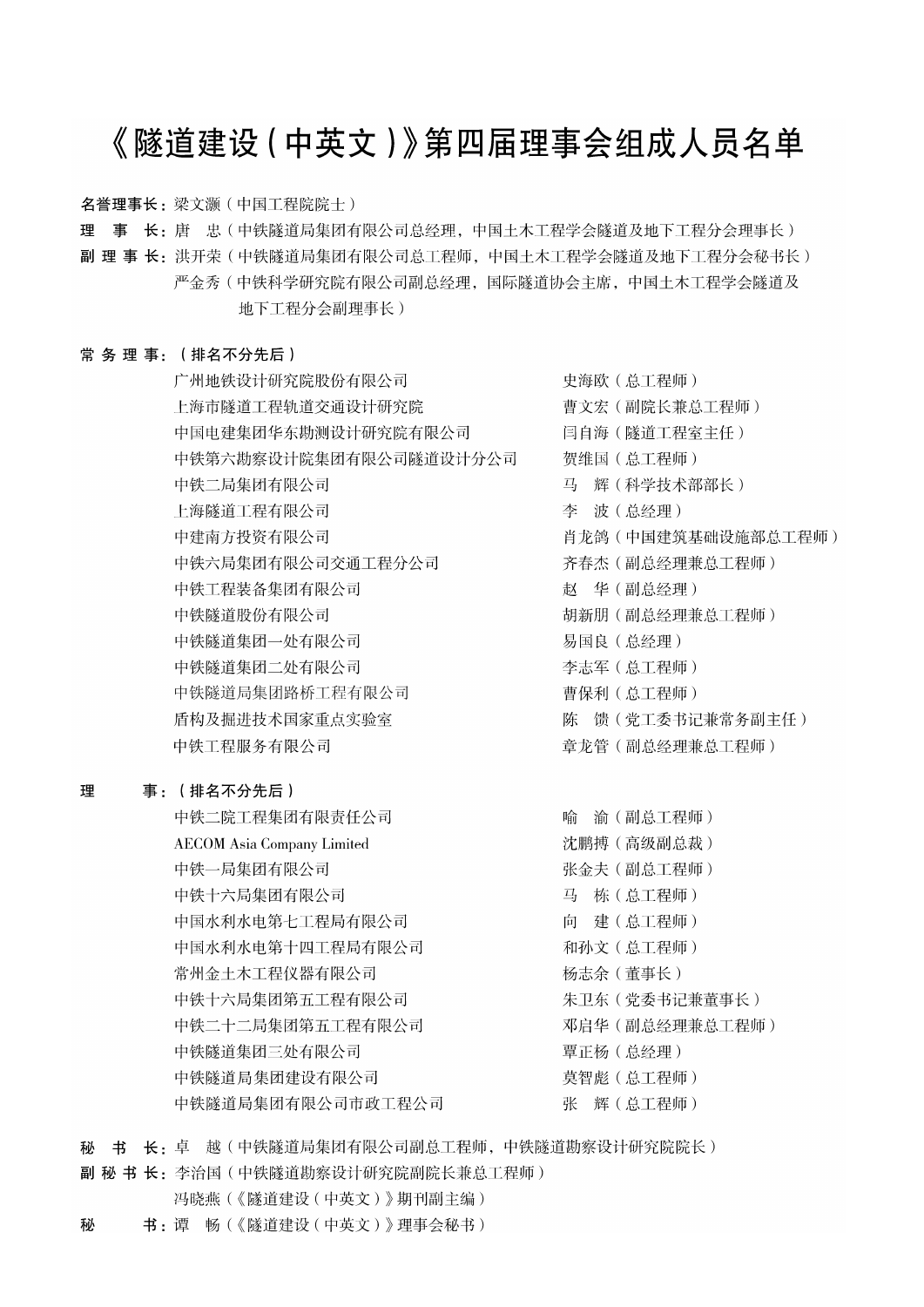# 隧道建设(中英文)

## 第 39 卷 第 9 期(总第 230 期) 2019 年 9 月 20 日

目 次

### ·纪念王梦恕院士辞世一周年· 悼王梦恕 ………………………………………………………………………………………………… 杨秀敏(1385) 中国隧道与地下工程的脊梁———纪念王梦恕院士辞世一周年 ………………… 中铁隧道局集团有限公司(1385) 深切缅怀王梦恕院士 ……………………… 洪开荣, 王占生, 贾嘉陵, 周晓敏, 宋克志, 周龙翔, 张稳军, 小泉淳, 卓 越, 陈建勋, 胡 平, 李献民, 谭忠盛, 任少强, 张德华(1391) ·研究与探索· 顶管法 T 接隧道结构受力足尺试验研究 ……………………………… 朱瑶宏, 高一民, 董子博, 柳 献(1392) 盾构隧道管片接头嵌入式密封垫防水性能探究……………… 张子新, 谷冠思, 黄 昕, 张家奇, 张 弛(1402) 基于气动效应的特长隧道断面优化探讨 ……………………………… 马 辉, 吴 剑, 高明忠, 王海云(1412) 管线敷设与风机室布置对综合管廊通风阻力影响研究 ………………………………………… 闵 绚, 张正维, 邹建明, 万 磊, HATAYSAL Ertan, 赵丽博(1423) 地铁单洞单线区间双扇防护密闭隔断门的研制及应用 ……………… 张建伟, 崔艳斌, 贾彦明, 胡圣伟(1431) 管棚布设范围对软岩隧道围岩稳定性影响研究 ……………………… 代 聪, 何 川, 刘川昆, 郭文琦(1437) 基于变形-结构法的隧道初期支护安全性评价研究 …………………… 杨 涅, 刘大刚, 王明年, 于 丽(1445) 盾构法施工荷载对小半径曲线隧道管片防水性能的影响研究 ……………………………………………………… 王泓颖, 鲜晴羽, 刘大刚, 张乾坤, 刘玉国, 刘志杰(1453) 基于颗粒流的高填黄土明洞加筋减载数值模拟分析………… 姚玉相, 李 盛, 马 莉, 王 焕, 王长丹(1461) ·规划与设计· 武汉光谷广场地下交通综合体设计创新与思考 ……………………………………… 熊朝辉, 周 兵, 何 丛(1471) 综合管廊的区间设计 ……………………………………………………………………… 强 健, 王恒栋, 祁 峰(1480) 扎尕梁特长公路隧道通风方案比选研究 ……………………………………………………………… 李志鹏(1486) 丽香铁路黄山哨隧道下穿岩堆段设计施工关键技术 ………………………………………………… 李贵民(1494) ·施工技术· 敞开式 TBM 空推步进技术在引松供水工程的应用 ………………………………………………… 王海军(1500) 基于 BIM 的施工进度信息附加、跟踪与集成分析研究———以北京轨道交通 19 号线平安里站为例 ……………………………………………………………………………………………… 张康宁, 刘志伟(1507) ·施工机械· 某隧洞工程 TBM 不良地质处置探究………………………………………………………… 刘飞香, 于 洋(1515) TBM 集群化施工项目设备采购与施工过程管理模式探析———以辽宁重点输水工程为例 ………… 李晓晗(1523) 复合式大倾角皮带机在地铁施工中的应用 ……………………………………… 齐梦学, 车新宁, 李秀云(1530) 基于张吉怀铁路隧道衬砌缺陷控制的新型信息化衬砌台车研究与应用 ………………… 陈文義, 尚 伟(1537) ·消息· 全球首台紧凑型超小转弯半径硬岩盾构在洛阳下线……………………………………………………………………………… (1411) 瑞士研究地热回收系统 循环利用地铁热量供暖………………………………………………………………………………… (1422) 我国规模最大的古土壤隧道群贯通 …………………………………………………………………………………………… (1430) 飞岛建设开发出用于山岭隧道施工的物联网平台………………………………………………………………………………… (1479) 国内最大断面的公路特长隧道正式动工…………………………………………………………………………………………… (1506) 广告目次 …………………………………………………………………………………………………………… (1470)

期刊基本参数: CN 44-1745/U∗1981∗m∗A4∗160∗zh+en∗P∗¥30.00∗3 000∗19∗2019-09